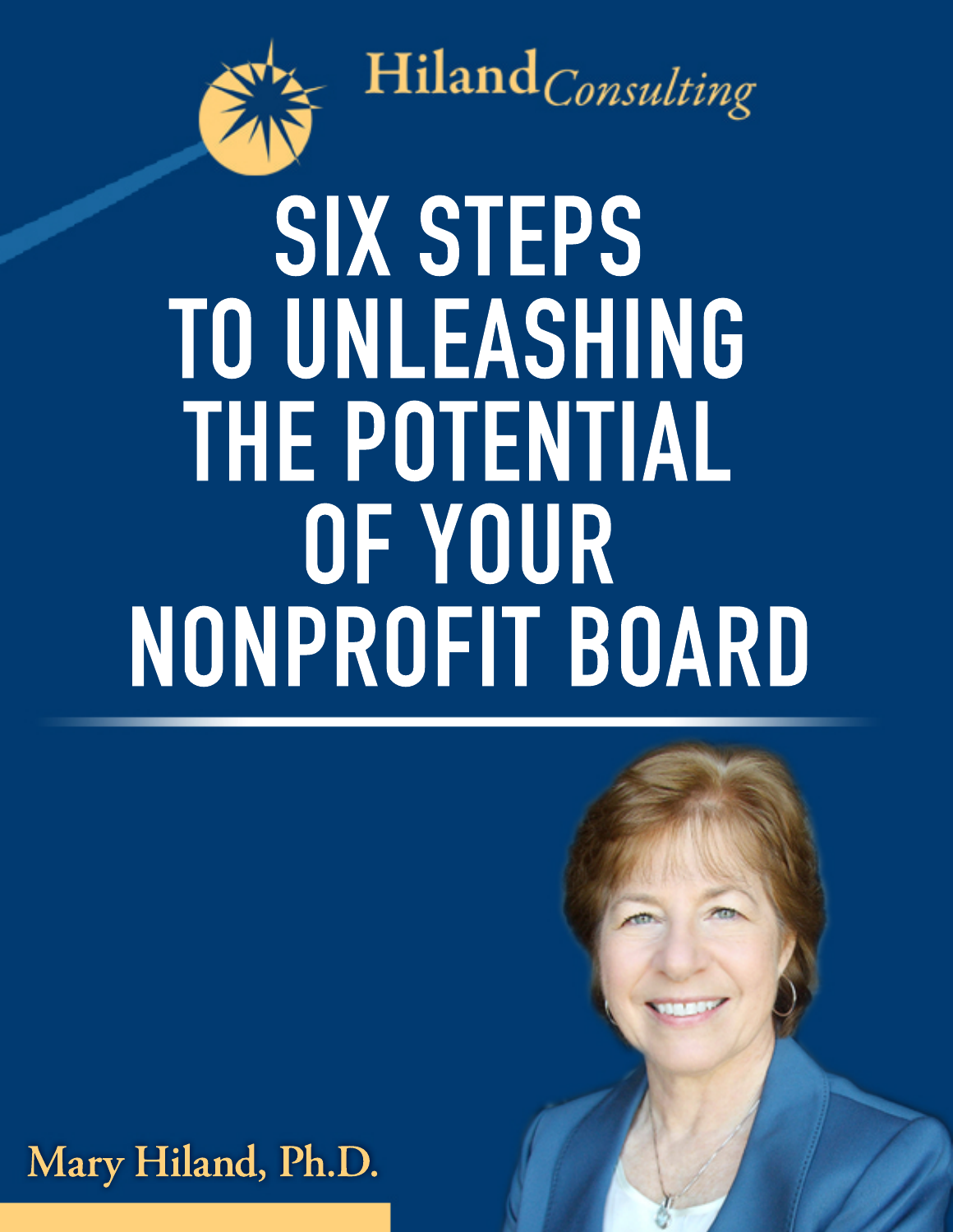# Six Steps to Unleashing the Potential of Your Nonprofit Board

Learn why an effective board matters to your nonprofit, the ten characteristics of an effective board, and the six steps to unleashing the full potential of your board.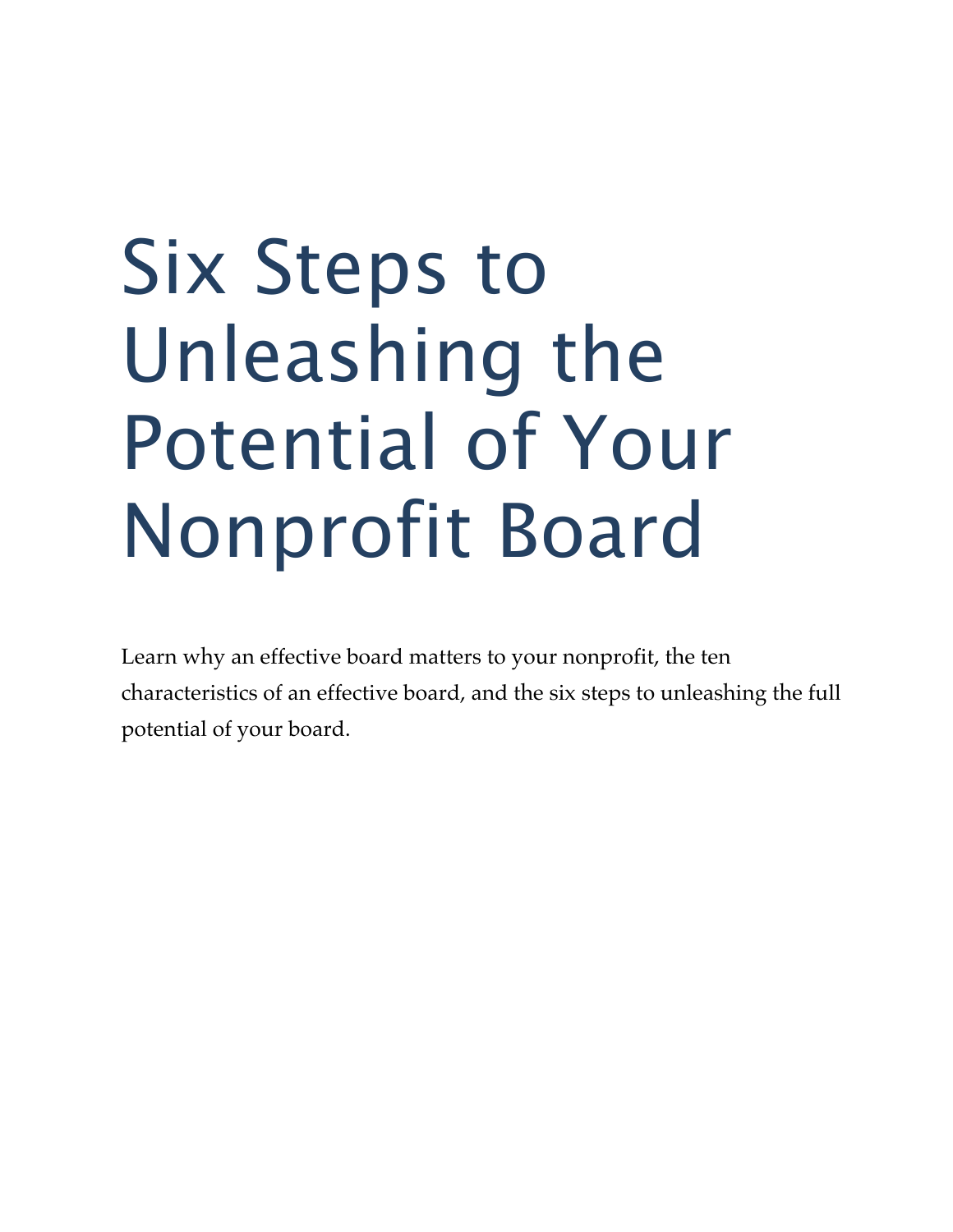Welcome! Thanks so much for downloading this free report to help you unleash the full potential of your board!

#### *Introduction*

As an executive director of a nonprofit what you do has special meaning for you personally. I understand that. I've been a nonprofit leader too – for almost 40 years – including 26 years as an executive and 16 years as a board member.

My name is Mary Hiland and over the past thirteen years I've become a trusted authority and advisor on nonprofit governance. I focus on helping executive directors unleash the potential of their board members for maximum impact. My mission is to help you develop a strong board that adds real value to your nonprofit. This report is your first step to doing just that.

You'll gain practical tips and ideas that really work. However, real growth requires more than information. My goal is to not only inform you about effective strategies, but to inspire you to use them!

Here's what you'll discover in this free report.

#### **Part One**

The five ways your board can positively benefit your nonprofit—why it matters.

#### **Part Two**

The ten characteristics of an effective board.

#### **Part Three**

The six steps to creating an effective board with specific actions you can take now!

Let's get started!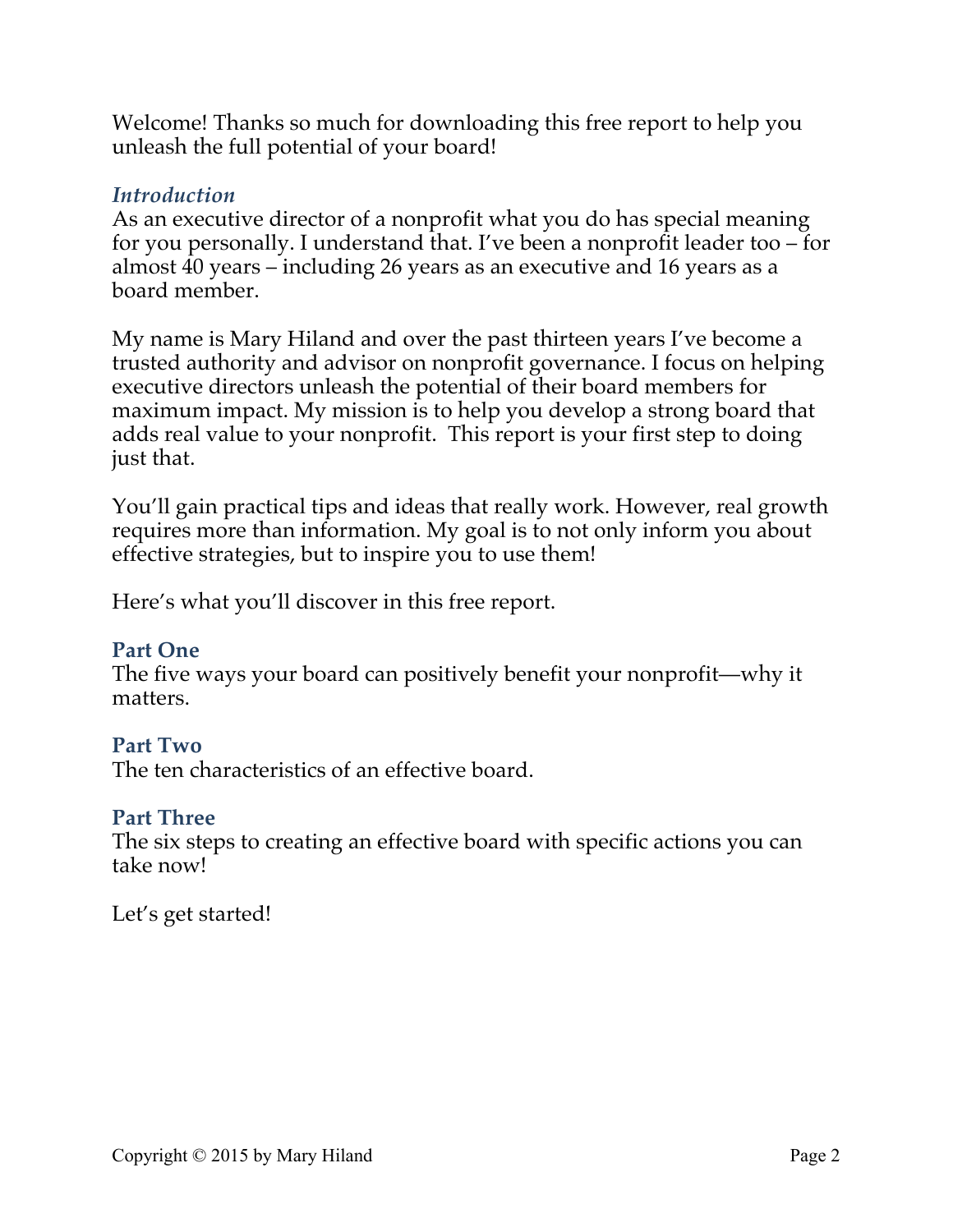

Have you ever wondered what your life would be like if you didn't have a board of directors? I know many executives for whom this is a very appealing thought! But the truth is that a nonprofit board can make a huge positive difference in advancing a mission. When board members function at their best they collectively deliver *results* in five primary areas.

#### **1. Better decisions**

As an Executive Director you have to make important decisions that impact your organization's ability to fulfill its purpose and goals. When you have the support of a group of trusted advisors (e.g. your board members), you're able to make even better decisions. Also, an *effective*  board is equipped to make good decisions that advance your organization's mission.

#### **2. More resources**

Boards have real potential (often untapped!) to expand a nonprofit's resources. An effective board understands a nonprofit's financial model and helps strengthen it by attracting a variety of important resources.

Of course, cash through fund development is very important but there are other resources too. Board members can help build social capital – that is the asset your nonprofit has by virtue of its connections and relationships.

For example, a nonprofit providing emergency housing for victims of domestic violence had a board member who was friends with an executive of a mattress company. Because of that relationship, the agency received all new mattresses for its shelter as well as some great public relations assistance from the company's professional marketing staff.

#### **3. Community engagement**

Your nonprofit has a variety of stakeholders. Effective boards create bridges to those stakeholders outside your nonprofit. Board members can be powerful conduits of interest in and support for the mission. As ambassadors and advocates for your mission, effective board members leverage your efforts and time to grow important and valuable relationships.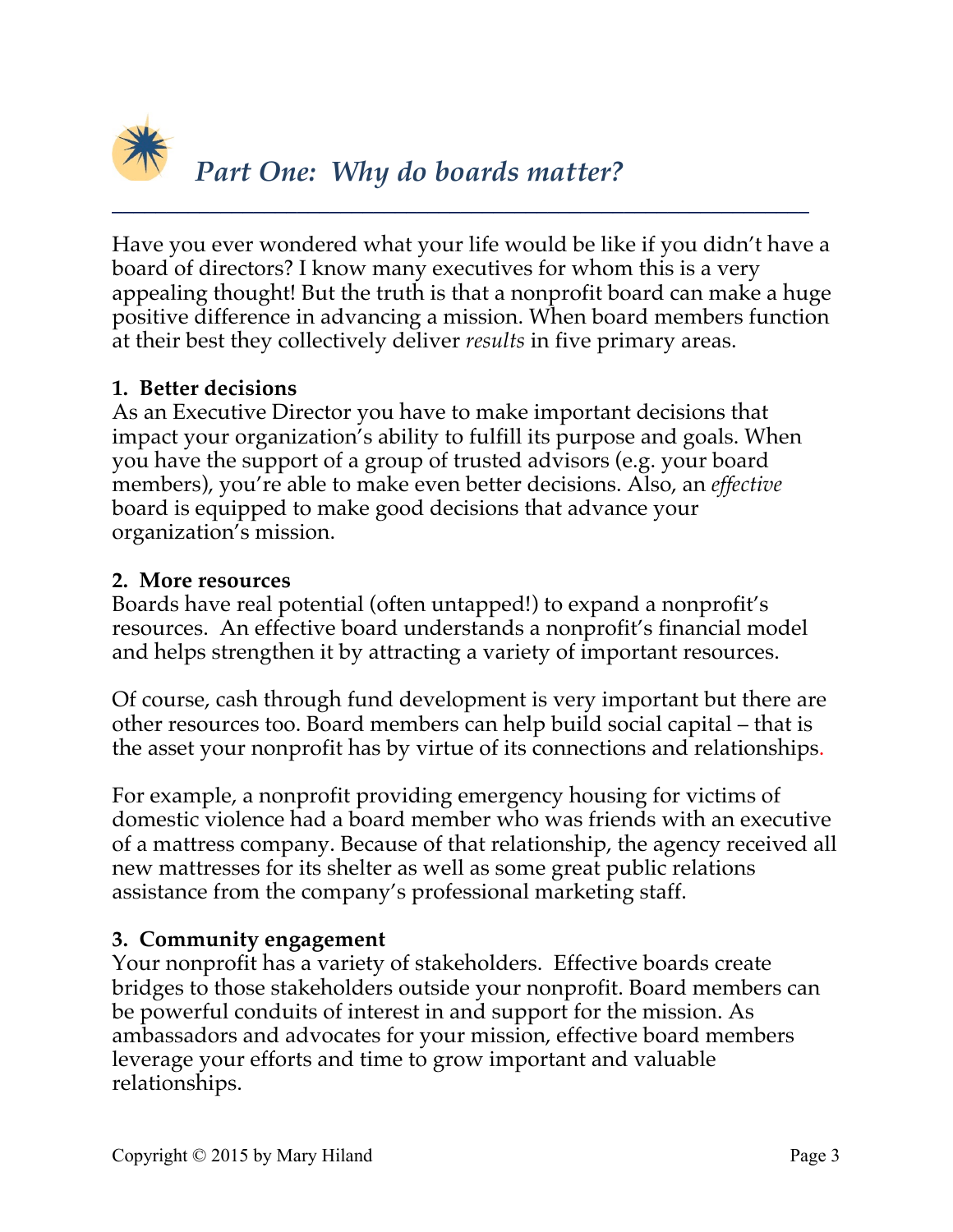# **4. Credibility**

As you are out and about in the community who you are and how you are influences how people think about your nonprofit. This is true for your board members too. And it's not just about their stature or wealth. Whether you are small or large, the quality of the leaders on your board—their character and actions—can influence your nonprofit's reputation.

#### **5. Leadership**

Perhaps the most important way that boards matter is that through leadership they create change – change that benefits the lives of people in the community. Effective boards partner with their executive directors to look into the future and imagine what can be different and better. For effective boards, that future vision drives and defines their work. Without a strong, leading board, the potential of your nonprofit for powerful impact is diminished.

Aren't these things you want for yourself and your nonprofit? Good decisions, trusted advisors who are ambassadors for your mission, and more resources? It's all possible with an effective board.

But, what does an "effective" board look like? If your board is going to produce all of these results for you at the level your nonprofit deserves it needs to have ten characteristics.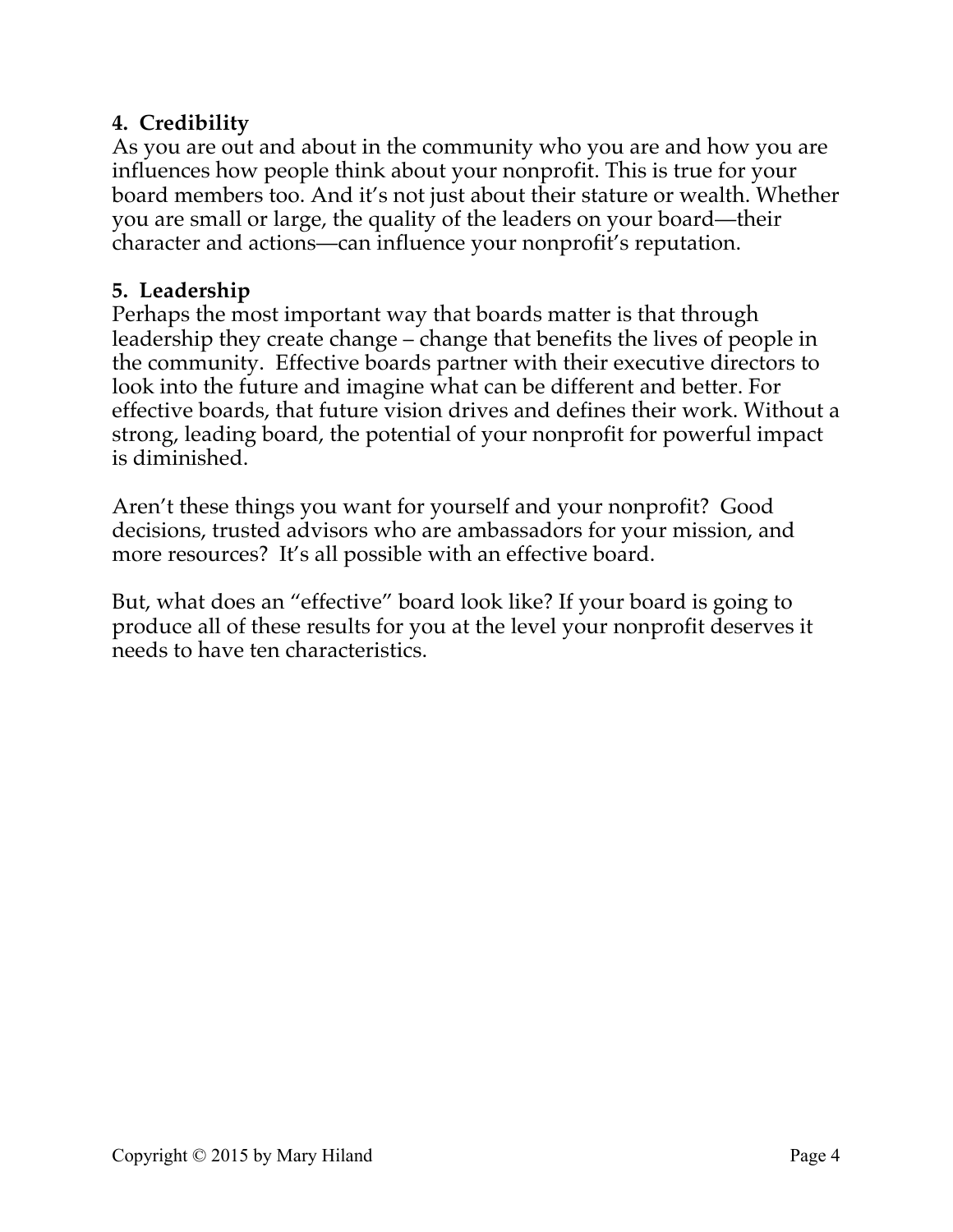

## **1. Passion for and focus on the mission**

Knowing and caring about the mission is not enough. Passion is caring *plus*  energy. To be effective your board members needs to focus their energy on the things that drive results. Passion and focus together also facilitate ambassadorship and ignite engagement.

*\_\_\_\_\_\_\_\_\_\_\_\_\_\_\_\_\_\_\_\_\_\_\_\_\_\_\_\_\_\_\_\_\_\_\_\_\_\_\_\_\_\_\_\_\_\_\_\_\_\_\_\_\_\_\_\_\_\_\_\_\_\_\_\_\_*

# **2. Deep knowledge of the organization**

Effective governance is not about day-to-day management but excellent boards have a realistic and up-to-date understanding of what the organization does and why. They understand the internal context – the values and philosophy that underlie what your nonprofit does day-to-day.

#### **3. Trust**

I can't emphasize enough how important trust is for your board. Actually, it's important throughout the entire organization but if you don't have it at the top it permeates everything. Strong trust is the rock-solid foundation on which an effective board is built: trust in you, trust amongst each other, trust with staff, and trust with your community.

#### **4. A team**

Many boards I see are nice groups of caring people but they are not teams. Effective boards are effective teams. Great boards don't just work on the work of the organization – they work on their relationships and building the board as a team.

# **5. Leadership**

Leadership is exemplified on an effective board by strategic and forward thinking. It requires taking the time to frame the challenges facing the organization, not just rushing to solutions. Boards lead when they ask and take time to consider the hard questions. Boards lead when they envision a desired future and ensure resources to achieve it.

# **6. Shared leadership**

For organizations to be effective they need leaders at every level. Boards model the way for that. An effective board creates and nurtures a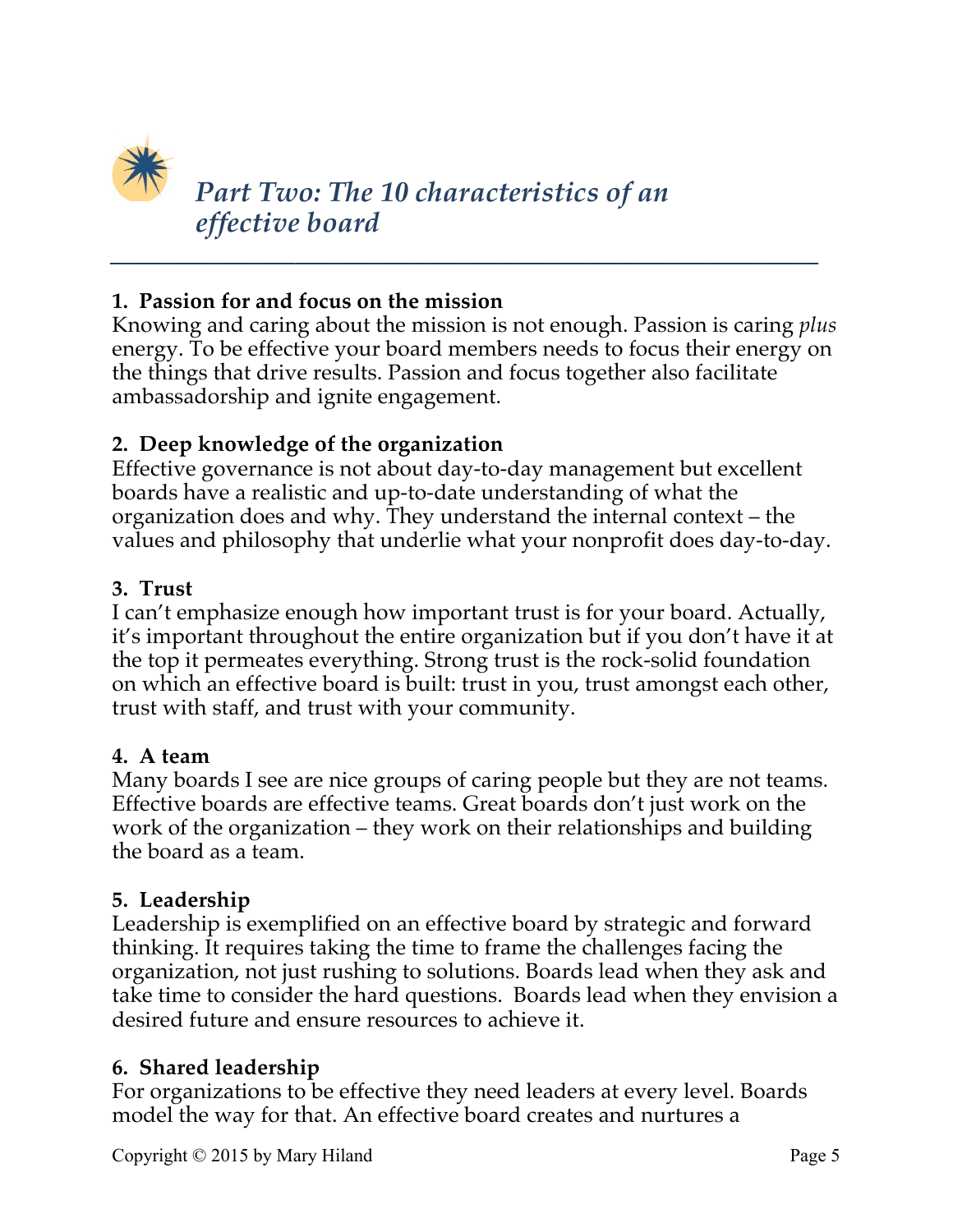constructive partnership with the executive director. This requires a delicate balance between supporting you and holding you accountable. An effective board shares leadership by empowering key stakeholders as well.

# **7. Community engagement**

Boards with powerful impact know who their community is and are intentional about how to connect with it. Effective boards ensure a diversity of perspectives are present and key voices are heard. They engage with the community in appropriate and inclusive ways.

## **8. Produce and measure results**

With the executive director, effective boards define the key results your nonprofit exists to create. For the board to monitor those results, they must be measured. Effective boards know that results mean some level of change has occurred (not just activity).

#### **9. Ensure resources**

Effective boards know their responsibility to steward and grow resources and they fulfill that responsibility. They understand their nonprofit's financial model. These boards understand how mission and money are inter-related and lead with that understanding to ensure sustainability.

#### **10. A culture of learning and adaptation**

Continuous learning is not enough. Effective boards understand that you have to use what you learn. They create a culture of learning and development both for the board and the organization.

What would it mean for you if you had an effective board that fulfilled all ten of these characteristics?

Take the quiz on the next page to see how your board is doing and where it can improve.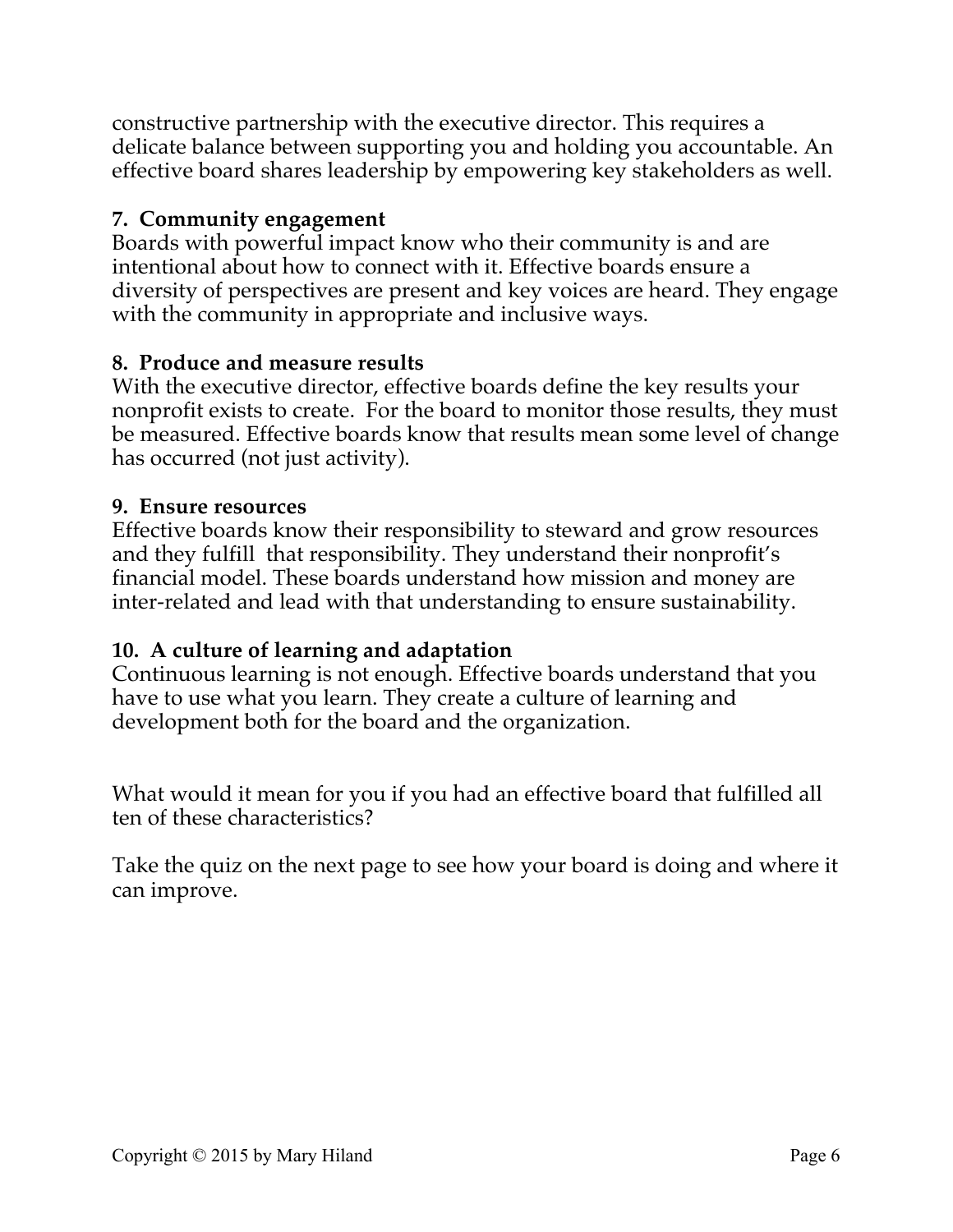

This quick quiz will give you a sense of how effective your board is. This is not a substitute for a good board self-assessment though. You can call me about that.

Rate your board, using a scale of 1 to 10, on these ten characteristics. A score of 10 means that your board is consistently demonstrating the characteristic and a score of 1 means you are experiencing real challenges with your board in that area.

| My board has passion for and focuses on the mission. |  |
|------------------------------------------------------|--|
| My board has deep knowledge of the organization      |  |
| My board trusts me and builds trust.                 |  |
| My board is a team.                                  |  |
| My board demonstrates leadership.                    |  |
| My board shares leadership.                          |  |
| My board engages the community.                      |  |
| My board ensures we produce and measure results      |  |
| My board ensures we have the resources we need.      |  |
| My board has a culture of learning and adaptation.   |  |
|                                                      |  |

# **My board's total score is: \_\_\_\_\_\_\_\_**

#### How did you do?

Score:

| $85 - 100$ | Your board is using its potential – congratulations!                |
|------------|---------------------------------------------------------------------|
| $55 - 84$  | Your board is doing well but needs to build its potential.          |
| $30 - 54$  | Your board's functioning is fair. It can only get better with help! |
| $10 - 29$  | Your board needs significant improvement. Get help now!             |
|            |                                                                     |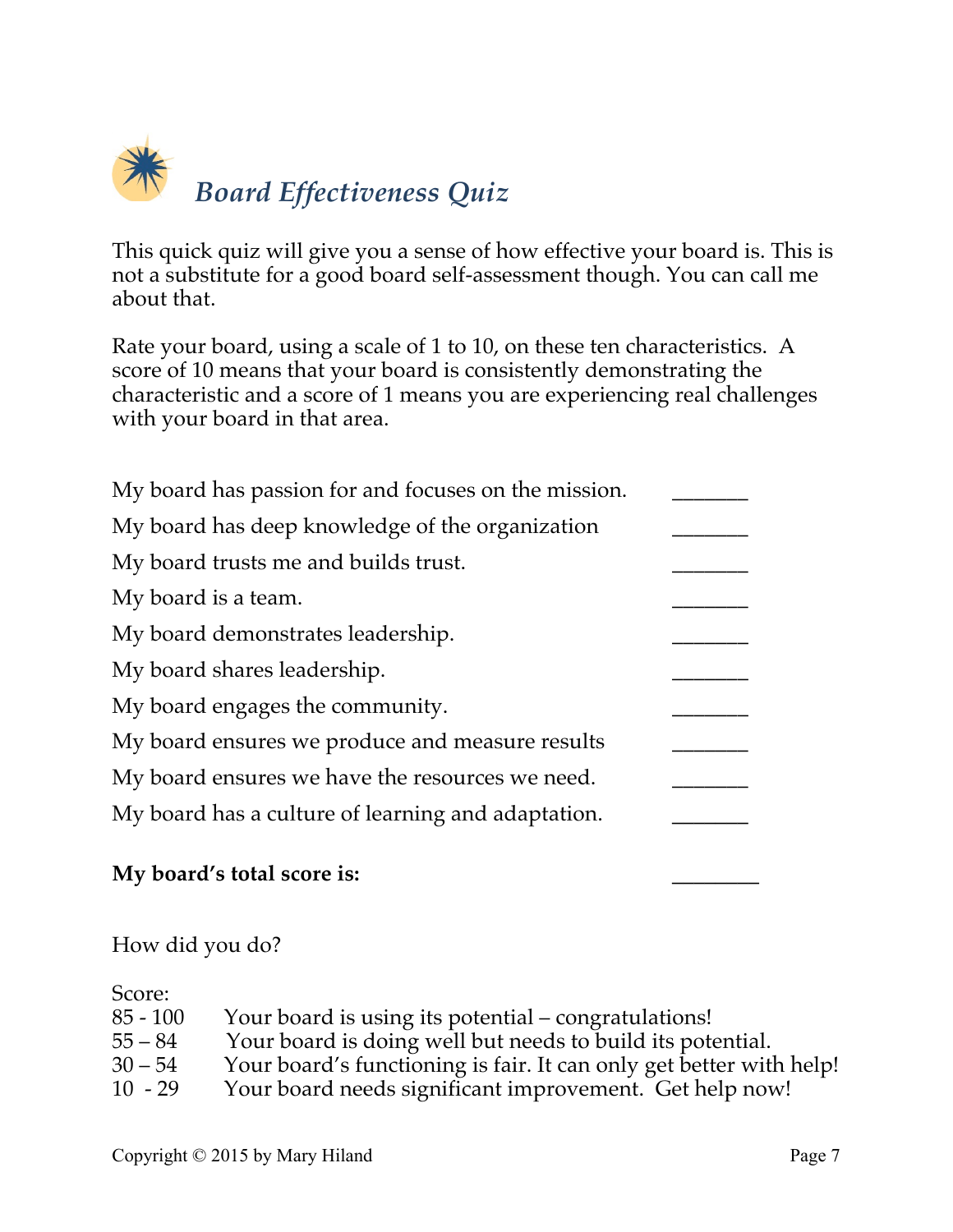

When I work with my clients, our first step is to identify where the greatest gaps exist between their assessment of their boards and the characteristics of effectiveness. Then we create an action plan to unleash the potential of the board to become effective in the most important areas.

If you want to speak with me privately about how I can help your board become more effective, click [here](http://www.hilandconsulting.org/consultation-with-mary/) to apply for a complimentary consultation with me.

Remember how important this is. We know that boards influence (positively or negatively) the performance of the nonprofits they serve. The benefits you and your nonprofit get from an effective board include: good decisions, trusted advisors who are ambassadors for your mission, more resources, increased visibility, community engagement and more!

Here are six steps you can take now to begin unleashing the potential of your board to develop all ten characteristics of effectiveness.



Step One: Know your "why" and commit to change.

The first step is for you to do some reflection on the results of your assessment of your board on the ten characteristics. Motivation for change comes from a compelling "why". What will it mean for your nonprofit if the board improves in each of the areas you have selected? Also, consider: what's in it for the board - as a whole *and* for individual board members? What will it mean for you?

It is important for you to think this through so you are prepared to make the case for change as you move to the next step.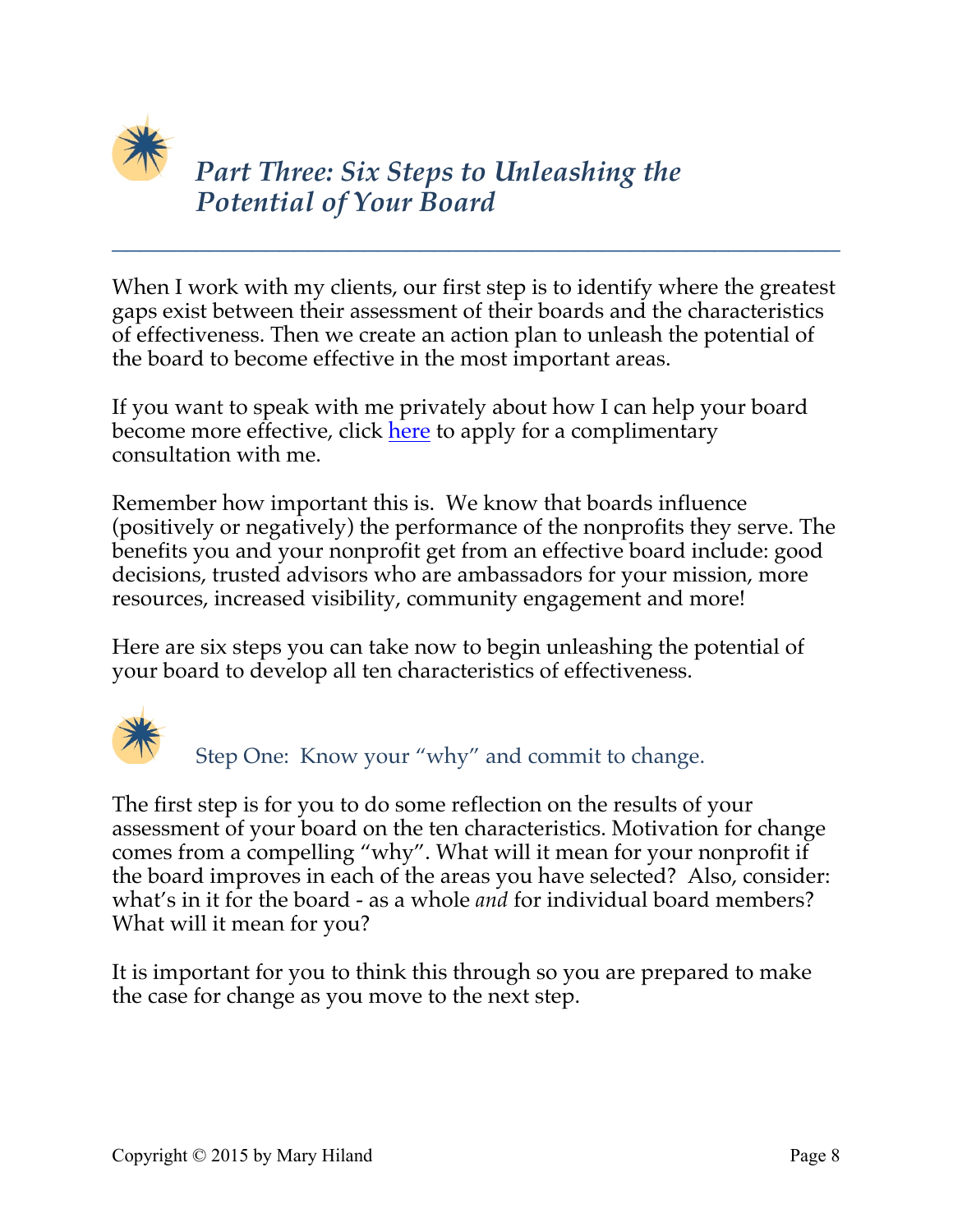

You probably have already experienced how the board chair influences the board. My research shows that real change on a board is on hold until your board chair is "on board" with it. As the Executive Director you won't be able to drive board change alone. Your next step is to meet with your board chair to share what you have learned: why an effective board is important and the ten characteristics of an effective board. Discuss together your views of how the board is doing.

Communication can be difficult between the Executive Director and the board chair. This is where it can really help to have a third party bringing outside expertise and/or someone you can partner with and talk to about your challenges with the board chair. The quality of the relationship you have with the board chair will influence how fast and how far you can go. This is something I help my clients with. (You may want to take advantage of a free consultation with me to discuss how—apply [here.](http://www.hilandconsulting.org/consultation-with-mary/))



Step Three: Engage board members to do a self-assessment.

With the board chair, decide on the strategies you will use to engage the board in an assessment process. There are lots of options but keep in mind that you want an approach that focuses the board on how it is doing in the ten areas of effectiveness. (I have created an in-depth but quick and easyto-use assessment. If you want to learn more contact me for a free consultation. Apply [here.](http://www.hilandconsulting.org/consultation-with-mary/))

It works well if you have a board committee in place that can analyze the results and report back to the board to discuss them. Once the board has completed the assessment and knows the results, you are ready for the next step.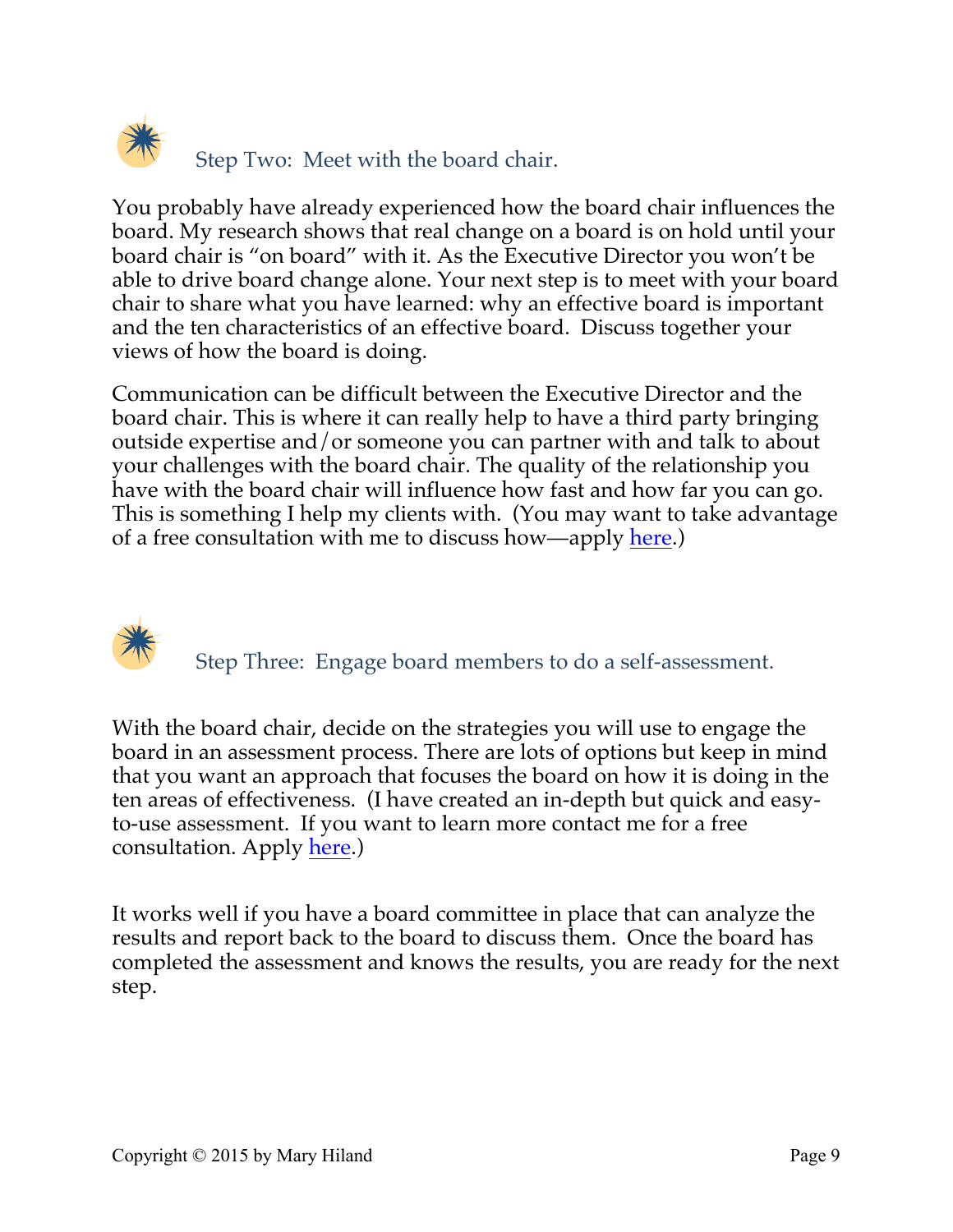

Your next step is to engage the leadership of an existing board committee to address the areas the board has chosen to work on. This may naturally be the committee that worked with the assessment results. Working through your Governance or Board Development Committee is very important. That Committee is charged with (or should be) providing board education, conducting board assessment and board development. This group provides a structure, as well as additional person-power, for creating the plan of action and bringing it to the board for approval.

Once the plan is in place you are ready for Step Five.



Step Five: Implement the plan and celebrate success

The fifth step is to implement the board development plan. Maintain momentum by identifying small successes as you go along and making sure board members are celebrating them. Also, be sure individual board members are recognized for their efforts.



Step Six: Get needed support

No matter which characteristics of an effective board you and your board are working on improving, you will need resources and support as you go along. The board may need training in a particular area re: what we know works. They may need some coaching from someone with expertise. You will all need support and encouragement.

You deserve a great board and you can be a catalyst for board improvement. If you want to get crystal clear about how effective your board is and how to unleash its full potential, then [apply](http://www.hilandconsulting.org/consultation-with-mary/) for a complimentary consultation to speak with me privately.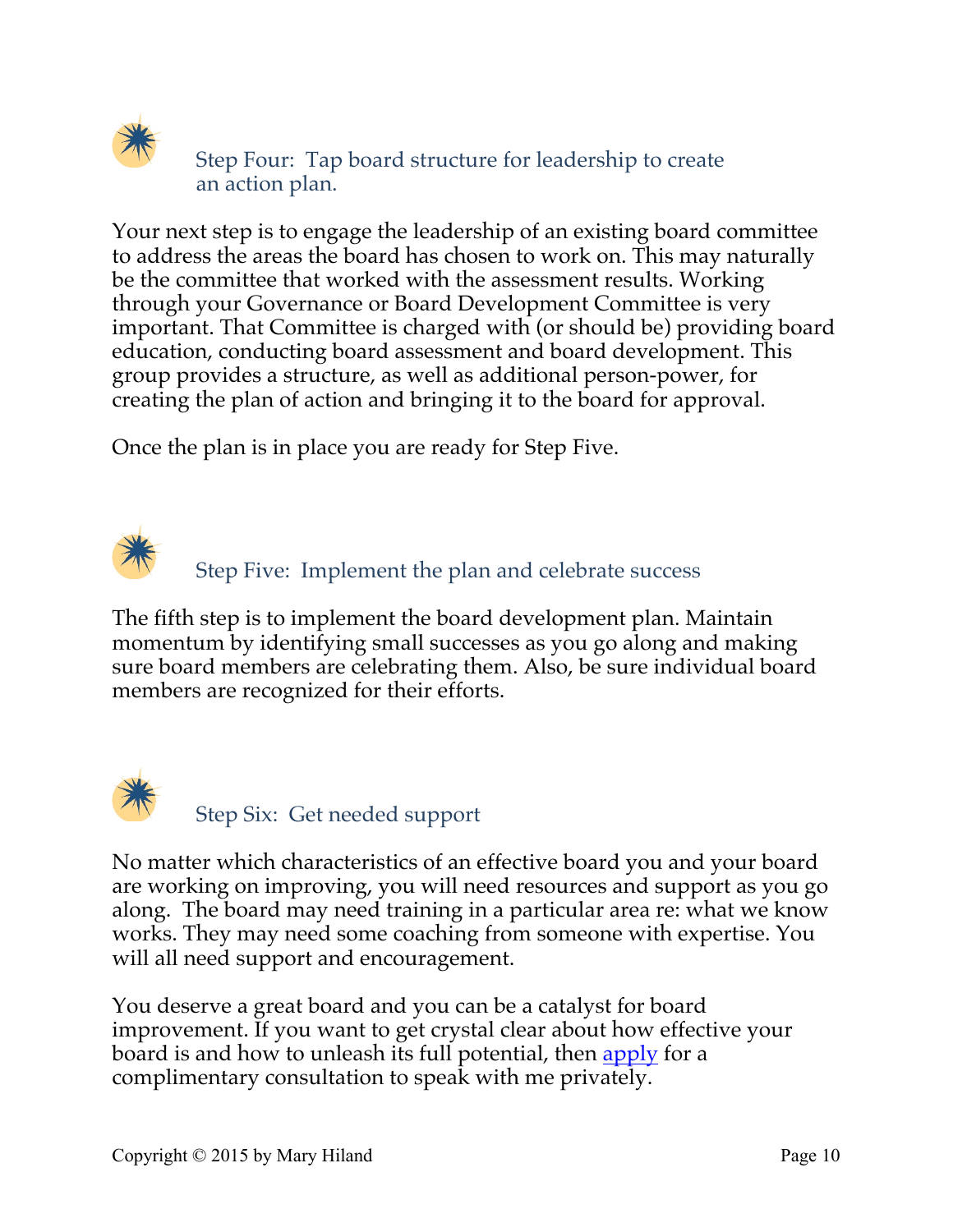Together we will:

- Create a clear vision of what an effective board looks like for you.
- Discover the challenges that are stopping you from having a more effective board.
- Learn the action steps to take now.
- Learn what we can do together to unleash the potential of your board.

Most boards have untapped potential. You deserve a great board and you can be the catalyst for board improvement. I hope these Six Steps to Unleashing the Potential of your Board give you clarity about how to start.